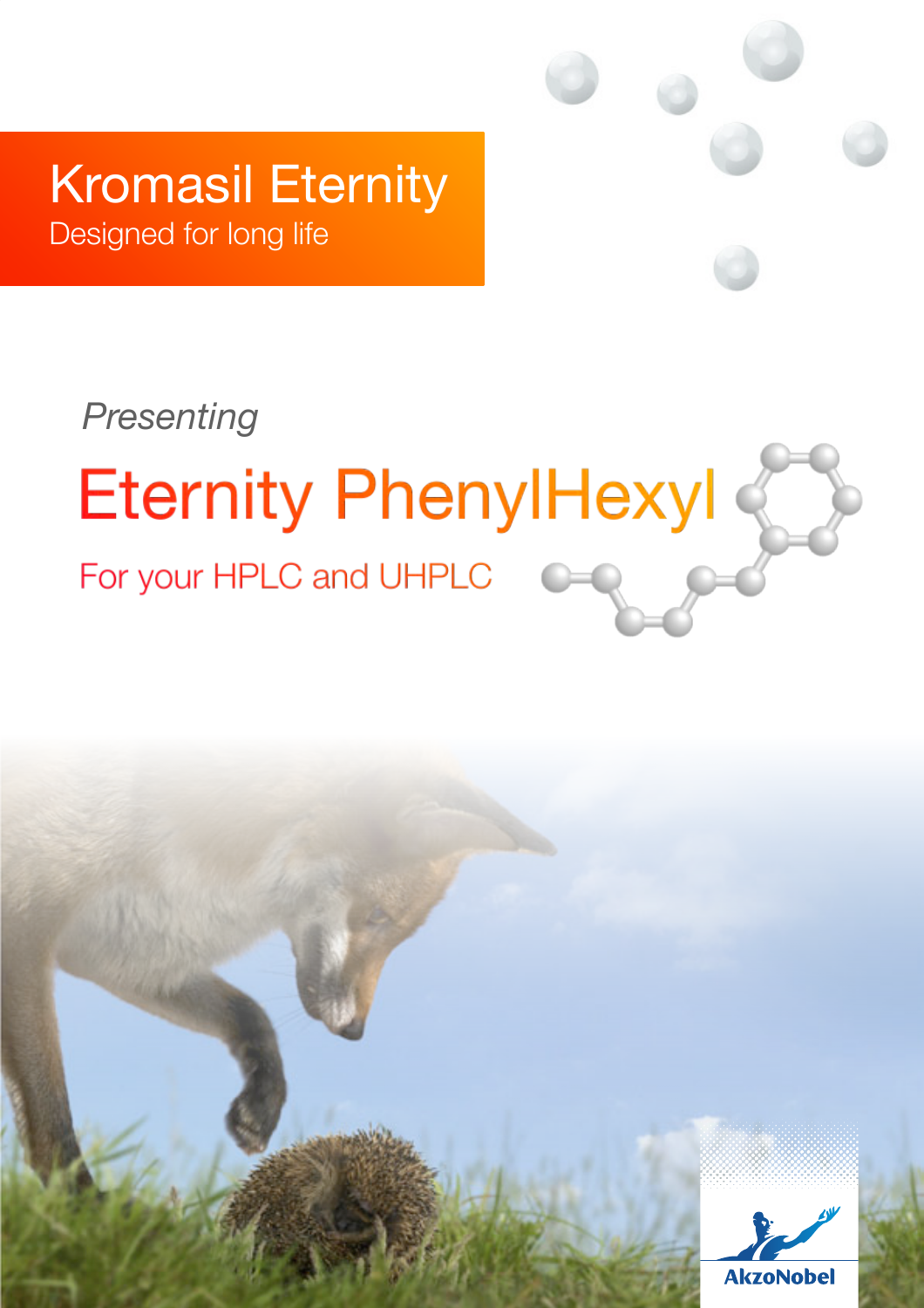# *" – The long-lasting phase when alternative selectivity is required"*

Eternity PhenylHexyl is our latest product for separation and purification of compounds for reversed phase HPLC and UHPLC. The product is based on a patent pending grafting technology, the Eternity platform, which was recently introduced as the Eternity C18 phase. Starting from the Eternity platform it is functionalized with a monofunctional PhenylHexyl group followed by a proprietary end-capping process.

The Eternity PhenylHexyl phase provides you with an alternative selectivity compared to a traditional alkyl chain phase or a polar embedded phase, especially when the analytes of interest contain an aromatic ring. Including excellent peak shapes for compounds under both low and high pH conditions (stable between pH 2 to pH 12) the Eternity PhenylHexyl offers minimum bleed for LC/MS applications.

This fully wettable phase offers greater flexibility in developing orthogonal methods for challenging separations. It is an excellent choice to try when a C18 phase fails to provide an adequate separation.

This folder gives an overview of how you benefit. To learn more, visit www.kromasil.com or contact us directly!

### **Product assortment**

|                      | $2.5 \mu m$                                 | $5 \mu m$                                   |
|----------------------|---------------------------------------------|---------------------------------------------|
| $2.1 \times 50$ mm   | Eternity-2.5-PhenylHexyl 2.1 $\times$ 50 mm | Eternity-5-PhenylHexyl 2.1 x 50 mm          |
| $2.1 \times 100$ mm  | Eternity-2.5-PhenylHexyl 2.1 x 100 mm       |                                             |
| $2.1 \times 150$ mm  |                                             | Eternity-5-PhenylHexyl 2.1 x 150 mm         |
|                      |                                             |                                             |
| $4.6 \times 50$ mm   | Eternity-2.5-PhenylHexyl $4.6 \times 50$ mm | Eternity-5-PhenylHexyl $4.6 \times 50$ mm   |
| $4.6 \times 100$ mm  | Eternity-2.5-PhenylHexyl 4.6 x 100 mm       | Eternity-5-PhenylHexyl $4.6 \times 100$ mm  |
| $4.6 \times 150$ mm  |                                             | Eternity-5-PhenylHexyl $4.6 \times 150$ mm  |
| $4.6 \times 250$ mm  |                                             | Eternity-5-PhenylHexyl 4.6 x 250 mm         |
|                      |                                             |                                             |
| $10 \times 100$ mm   |                                             | Eternity-5-PhenylHexyl $10 \times 100$ mm   |
| $10 \times 150$ mm   |                                             | Eternity-5-PhenylHexyl 10 x 150 mm          |
| $10 \times 250$ mm   |                                             | Eternity-5-PhenylHexyl 10 x 250 mm          |
|                      |                                             |                                             |
| $21.2 \times 100$ mm |                                             | Eternity-5-PhenylHexyl $21.2 \times 100$ mm |
| $21.2 \times 150$ mm |                                             | Eternity-5-PhenylHexyl 21.2 x 150 mm        |
| $21.2 \times 250$ mm |                                             | Eternity-5-PhenylHexyl 21.2 x 250 mm        |
|                      |                                             |                                             |
| $30 \times 100$ mm   |                                             | Eternity-5-PhenylHexyl $30 \times 100$ mm   |
| $30 \times 150$ mm   |                                             | Eternity-5-PhenylHexyl $30 \times 150$ mm   |
| $30 \times 250$ mm   |                                             | Eternity-5-PhenylHexyl 30 x 250 mm          |

# **Analytical scale**

- 2.5 µm particle size
- UHPLC and HPLC
- Easy to scale up to 5 µm

### Semi preparative scale

- 5 µm particle size
- HPLC
- Easy to scale down to 2.5 µm

*Other column dimensions available upon request. Also available in columns for UHPLC use.*

*Guard columns are available for each column dimension*



*1: bare silica data*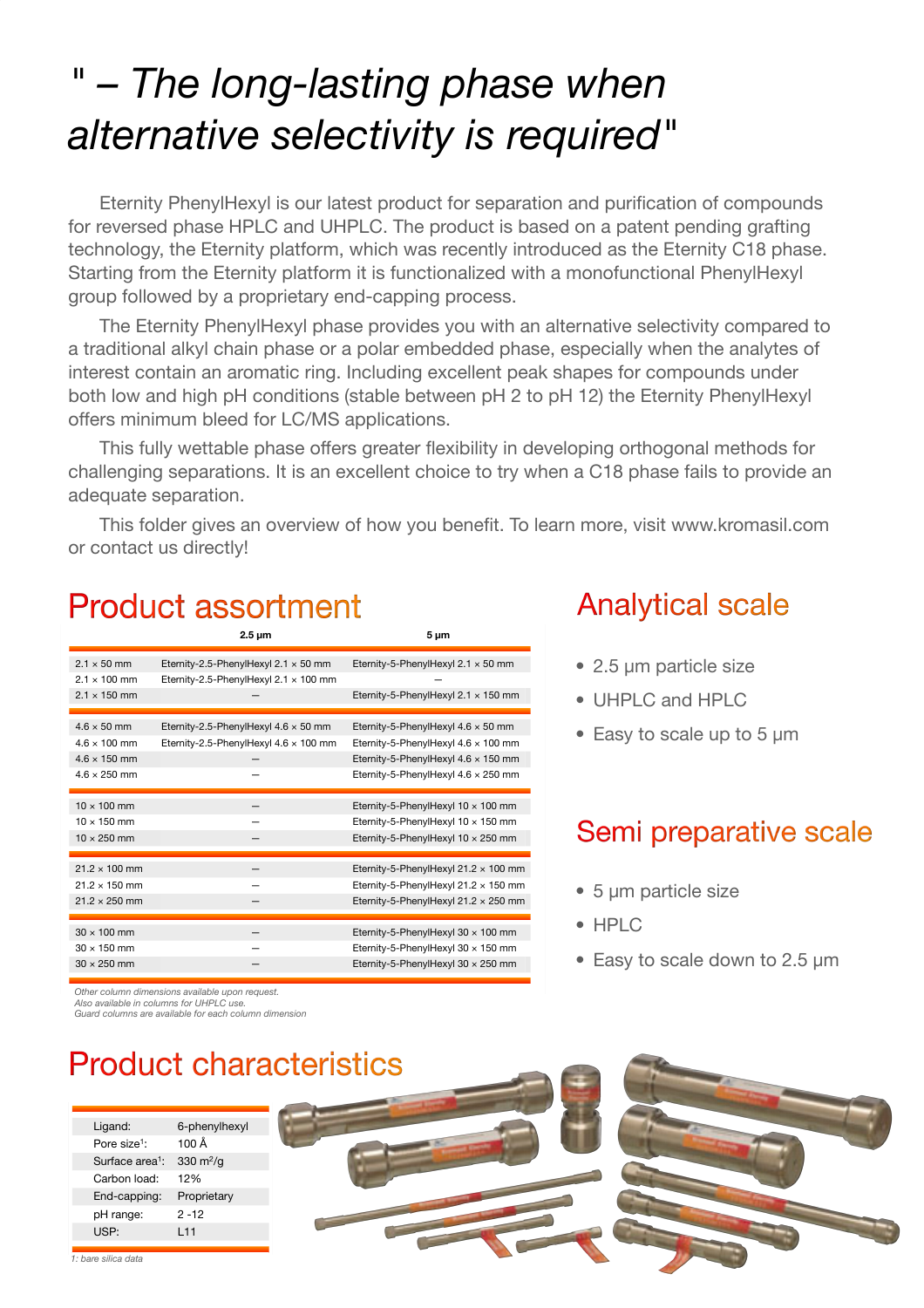### pH variation - the perfect tool for method development

#### *Chromatographic conditions*

| Kromasil Eternity-2.5-PhenylHexyl $2.1 \times 50$ mm |
|------------------------------------------------------|
| Antidepressants: $1 =$ toluene, $2 =$ nortriptyline, |
| $3 =$ imipramine, $4 =$ amitriptyline                |
| methanol/potassium phosphate buffer, 20 mM,          |
| pH 2.5, 7.0 and 10.5 respectively (80/20)            |
| $0.35$ ml/min                                        |
| $25^{\circ}$ C                                       |
| UV @ 215 nm                                          |
|                                                      |



## **Alternative selectivity**



#### *Common chromatographic conditions*

| Column size:  | $2.1 \times 50$ mm                                                                        |                   |               |
|---------------|-------------------------------------------------------------------------------------------|-------------------|---------------|
| Sample:       | Vitamins: 1 = p-aminobenzoic acid, 2 = biotin, 3 = vitamin $B_{12}$ , 4 = vitamin $B_{2}$ | Flow rate:        | $0.35$ ml/min |
| Mobile Phase: | methanol/potassium phosphate buffer, 20 mM, pH 2.5                                        | Temperature: 25°C |               |
| gradient:     | methanol: 0 min 20%, 5 min 37%.                                                           | Detection:        | UV @ 210 nm   |



 $\mathfrak{p}$ 

3

4

### **Separation of aromatics**



#### *Chromatographic conditions*

Column: Kromasil Eternity-2.5-PhenylHexyl  $4.6 \times 50$  mm Sample:  $1 = \text{benzene}, 2 = \text{naphthalene}, 3 = \text{bipheny},$  $4 =$  phenanthrene,  $5 =$  antracene Mobile Phase: acetonitrile/water (50/50) Flow rate: 1.2 ml/min Temperature: 30°C Detection: UV @ 254 nm

### Separation of nucleobases

1



#### *Chromatographic conditions*

Flow rate: 1.2 ml/min Temperature: 30°C Detection: UV @ 254 nm

Column: Kromasil Eternity-2.5-PhenylHexyl  $4.6 \times 50$  mm Sample:  $1 = \text{cytosine}, 2 = \text{uracil}, 3 = \text{thymine}, 4 = \text{adenine}$ Mobile Phase: potassium phosphate buffer, 25 mM, pH 7.85